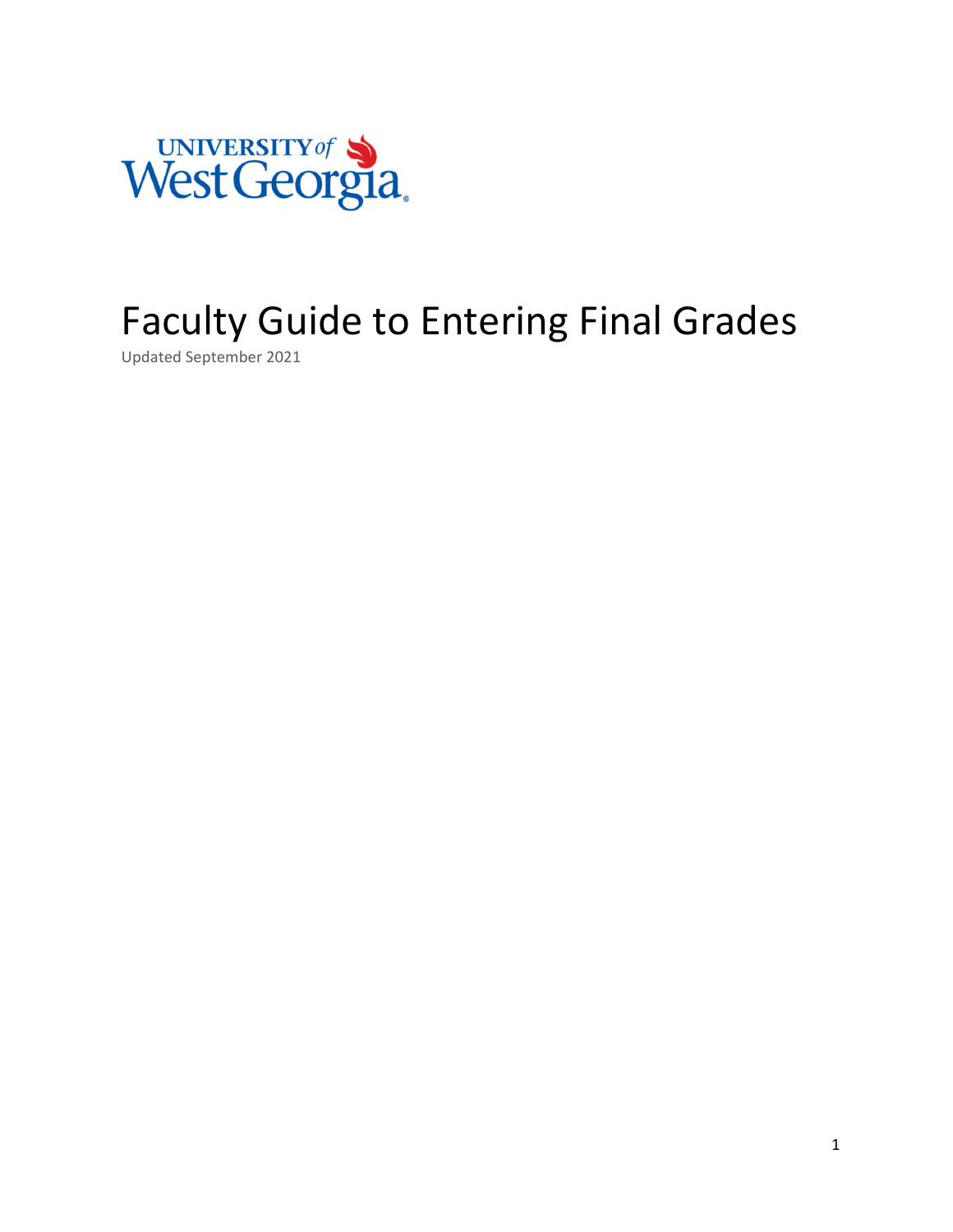## **Contents**

| Step 10: Submit Grade Changes for Grades NOT Submitted by the Final Grade Submission Deadline 14 |
|--------------------------------------------------------------------------------------------------|
| Last Date of Attendance Guidance per the Department of Education UWG Financial Aid 15            |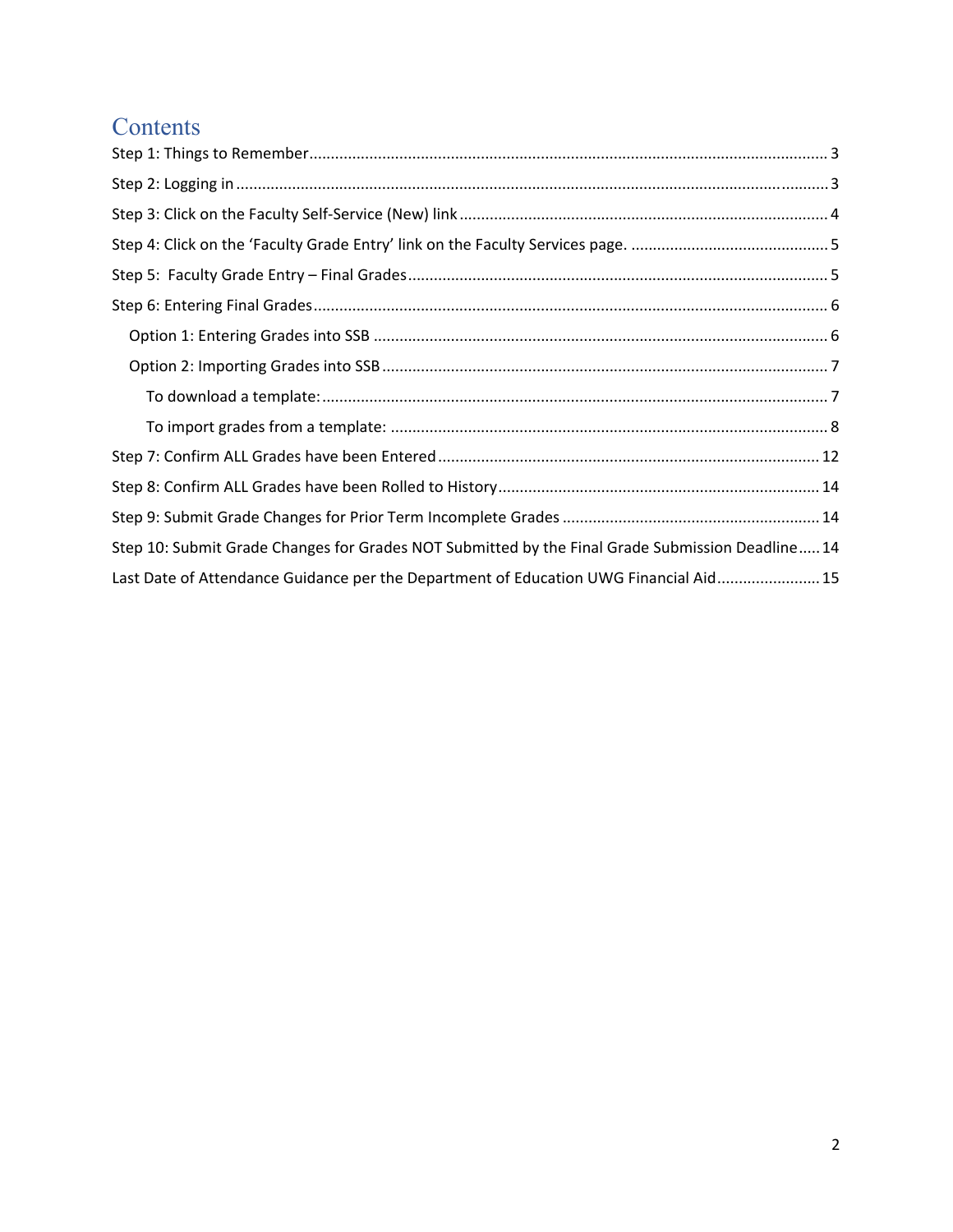# Procedures for Instructors

## Step 1: Things to Remember

- SSB9/BanWeb will time out, so please save your changes often. It is recommended that you calculate final grades prior to beginning your entries in the final grade submission form.
- Grades of I, U, or F require entering a last date of attendance (MM/DD/YYYY), which must fall between the start and end date for the Part of Term, for Financial Aid purposes (R2T4). All other grades (A-D or S) do not require a date. The Attend Hours Field does not need to be completed. Please see guidance from UWG Financial Aid, on the last page of this document, regarding reporting the last date of attendance.
- Faculty should remember that when a grade of Incomplete is assigned, the Incomplete Grade Form should be filled out. This form is available at the VPAA's website. The completed form should be submitted to your department chair.
- You can adjust submitted grades in Self Service Banner (SSB9)/BanWeb until the deadline listed in the SCOOP. Every time you enter a new grade and Save, you will receive a message in the upper right confirming the save was successful. Checkout Step #7 for how to confirm all of your grades were successfully submitted. You will NOT receive a verification email. After grades have rolled to a student's academic history, which will occur at approximately 1:00 pm on the day of the deadline, all changes will require a Grade Change Form to be submitted for each student.
- At any time, you can **return to the Faculty & Advisor Menu in BanWeb Version 8** by clicking on the 4-square menu in the upper left corner of your screen, selecting Banner, Faculty and Advisors, then whichever link in BanWeb Version 8 you wish to view.

### Step 2: Logging in

- Login to SSB9/Banweb from the Banner Resources webpage by selecting Banner Web under the 'Production Environment' heading, using your UWG credentials.
- Click on the 'Faculty Services' tab shown in the first image or the 'Faculty and Advisors" link as shown in the second image.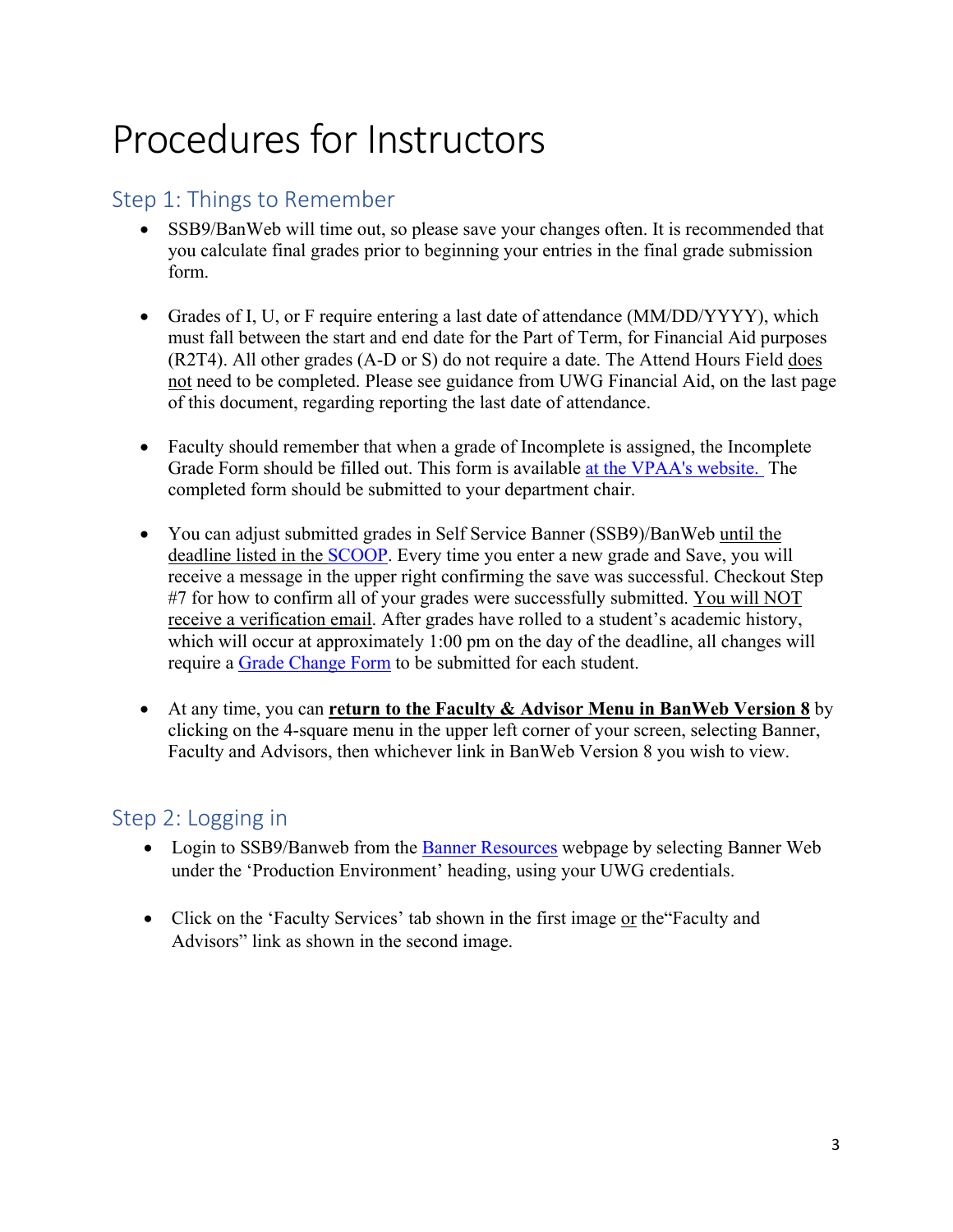| Personal Information Student Services & Financial Aid Faculty Services<br>Search<br>Go                                                                                                                                                                                                                                                                                                                                                                                                                                                                                                           |
|--------------------------------------------------------------------------------------------------------------------------------------------------------------------------------------------------------------------------------------------------------------------------------------------------------------------------------------------------------------------------------------------------------------------------------------------------------------------------------------------------------------------------------------------------------------------------------------------------|
| <b>Main Menu</b>                                                                                                                                                                                                                                                                                                                                                                                                                                                                                                                                                                                 |
| Personal Information<br>View or update your address(es), phone number(s), e-mail address(es), emergency contact information,<br>Student Services and Financial Aid<br>Apply for Admission, Register, View your academic records and Financial Aid<br><b>Faculty and Advisors</b><br>Enter Grades and Registration Overrides, View Class Lists and Student Information<br>Wolf Watch Sign On<br>Advising Tracking and Degree Audit<br>Wolf Watch<br>Advising Tracking and Degree Audit<br><b>Transfer Articulation</b><br><b>Student Transfer Evaluation</b><br>Who is my advisor<br>Campus Carry |
| Banner Batch Job Application Areas<br>Banner Batch Job Application Areas<br><b>RELEASE: 8.9.1.3</b>                                                                                                                                                                                                                                                                                                                                                                                                                                                                                              |

# Step 3: Click on the Faculty Self‐Service (New) link

| <b>Personal Information</b><br><b>Student Services &amp; Financial Aid   Faculty Services</b>                                                                               |
|-----------------------------------------------------------------------------------------------------------------------------------------------------------------------------|
| Search<br>Go                                                                                                                                                                |
|                                                                                                                                                                             |
| Faculty & Advisors Menu                                                                                                                                                     |
|                                                                                                                                                                             |
| <b>Advisor Menu</b><br>View a student's transcript; View a student's grades; Remove Advisor Holds.                                                                          |
| Attendance/Roster Verification                                                                                                                                              |
| Crosslisting<br>Combine multiple sections into one                                                                                                                          |
| Faculty Self-Service (New)                                                                                                                                                  |
| Registration Add/Drop/Withdraw (Classic)                                                                                                                                    |
| Registration Add/Drop/Withdraw (New)                                                                                                                                        |
| Student Menu<br>Display student information; View a student's schedule; Process registration overrides; Process a student's registration; Change a student's class options. |
| <b>RELEASE: 8.9.1.3</b>                                                                                                                                                     |

This will take you to the new Self Service Banner 9 Faculty Services page.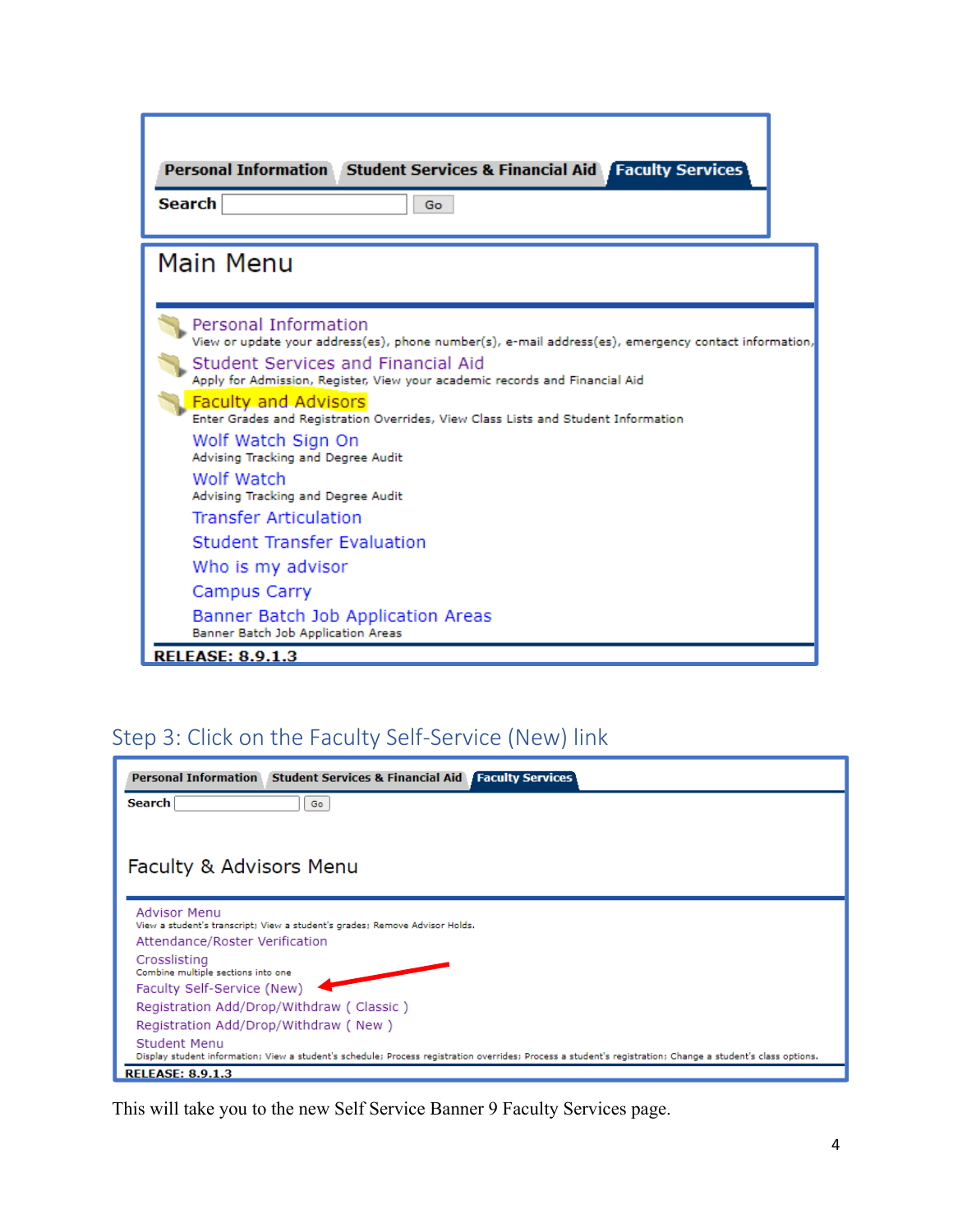# Step 4: Click on the 'Faculty Grade Entry' link on the Faculty Services page.



## Step 5: Faculty Grade Entry – Final Grades

- You should now be on the Faculty Grade Entry Final Grades page. This page is used to enter or update final grades. This new version now allows you to enter your final grades via the Banner interface or via an excel spreadsheet upload.
- To begin, use the Search function to find the appropriate course for final grade entry or simply select a course currently displayed by clicking anywhere on the course row. You can use the arrows in the column headers to sort the list in your current view.

| Faculty Grade Entry Final Grades |             |                       |               |                             |    |           |                          |                    |                                                 |                     |            |                          |
|----------------------------------|-------------|-----------------------|---------------|-----------------------------|----|-----------|--------------------------|--------------------|-------------------------------------------------|---------------------|------------|--------------------------|
| <b>Faculty Grade Entry</b>       |             |                       |               |                             |    |           |                          |                    |                                                 |                     |            |                          |
| <b>Final Grades</b>              |             |                       |               |                             |    |           |                          |                    |                                                 |                     |            |                          |
| <b>My Courses</b>                |             |                       |               |                             |    |           |                          |                    | $\left(\overline{\mathbf{11}}\right)$<br>Search |                     |            |                          |
| <b>Grading Status</b>            | ☆ Rolled    | Subject<br>$\hat{C}$  | $\hat{\cdot}$ | Course <sub>↓</sub> Section |    | $\hat{z}$ | Title                    | $\hat{\mathbb{C}}$ | Term                                            | $\hat{\phantom{a}}$ | <b>CRN</b> | $\hat{~}$                |
| Not Started                      | Not Started | <b>ENGL - English</b> |               | 1101                        | 02 |           | English<br>Composition I |                    | 202101 - Spring Semester<br>2021                |                     | 11021      |                          |
| Not Started                      | Not Started | <b>ENGL - English</b> |               | 1101                        | 01 |           | English<br>Composition I |                    | 202101 - Spring Semester<br>2021                |                     | 13338      |                          |
| Records Found: 2                 |             |                       |               |                             |    |           | · Rectangular Snip       |                    | $1$ of 1<br>Page                                |                     |            | $\overline{\phantom{a}}$ |

\*\*\*If the course you have selected is available for grade entry you will see drop down boxes in the Final Grade Column.

| <b>Enter Grades</b> |              |   |               |                     |                    |
|---------------------|--------------|---|---------------|---------------------|--------------------|
| <b>Full Name</b>    | $\hat{C}$ ID | ≎ | Midterm Grade | $\hat{\mathcal{L}}$ | <b>Final Grade</b> |
|                     |              |   |               |                     | $\checkmark$       |
|                     |              |   |               |                     | $\checkmark$       |

If the course you have selected is not yet available for grade entry, you will not see any boxes, the header will state "Read Only" and you will be unable to enter final grades.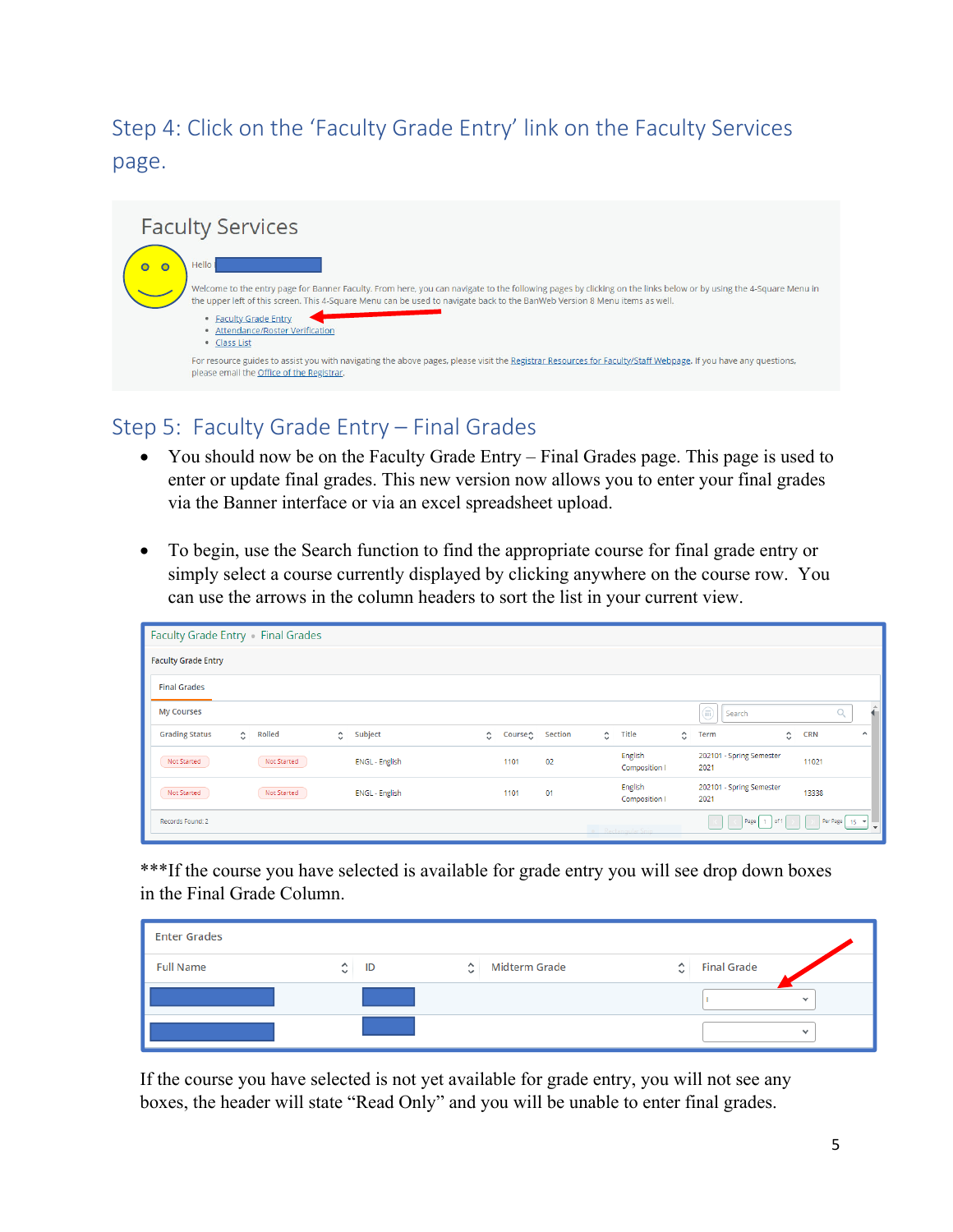| Enter Grades (Read Only) |                     |    |                    |                      |                     |                    |
|--------------------------|---------------------|----|--------------------|----------------------|---------------------|--------------------|
| <b>Full Name</b>         | $\hat{\mathcal{L}}$ | ID | $\hat{\mathbf{c}}$ | <b>Midterm Grade</b> | $\hat{\mathcal{L}}$ | <b>Final Grade</b> |
|                          |                     |    |                    |                      |                     |                    |
|                          |                     |    |                    |                      |                     |                    |
|                          |                     |    |                    |                      |                     |                    |
|                          |                     |    |                    |                      |                     |                    |

### Step 6: Entering Final Grades

There are two ways to enter final grades: directly through the SSB interface or by importing an excel spreadsheet. Both options are covered below.

#### Option 1: Entering Grades into SSB

Entering Grades into SSB In Faculty Grade Entry, click on the course you want to enter grades for. A list of enrolled students will appear (example below).

| Faculty Grade Entry Final Grades |                           |                    |                    |                         |             |         |   |
|----------------------------------|---------------------------|--------------------|--------------------|-------------------------|-------------|---------|---|
| <b>Faculty Grade Entry</b>       |                           |                    |                    |                         |             |         |   |
| <b>Final Grades</b>              |                           |                    |                    |                         |             |         |   |
| My Courses                       |                           |                    |                    |                         |             |         |   |
| Grading Status                   | Rolled<br>Ĉ               | $\hat{\mathbb{C}}$ | Subject            | $\hat{\mathbin{\circ}}$ | Course≎     | Section |   |
| Not Started                      | Not Started               |                    | ENGL - English     |                         | 1101        | 02      |   |
| Not Started                      | Not Started               |                    | ENGL - English     |                         | 1101        | 01      |   |
| Records Found: 2                 |                           |                    |                    |                         |             |         |   |
|                                  |                           |                    |                    |                         |             |         |   |
| <b>Enter Grades</b>              |                           |                    |                    |                         |             |         |   |
| Full Name                        | $\hat{\phantom{a}}$<br>ID |                    | Midterm Grade<br>Ĉ | Ć.                      | Final Grade |         | ≎ |
|                                  |                           |                    |                    |                         |             | v       |   |
|                                  |                           |                    |                    |                         |             | v       |   |
|                                  |                           |                    |                    |                         |             | v       |   |

• Choose a grade from the dropdown menu. Please note that the Grade Mode of the section determines what grades will appear. For example, if a course or section is setup to allow S/U grading, grades of A-F should not appear.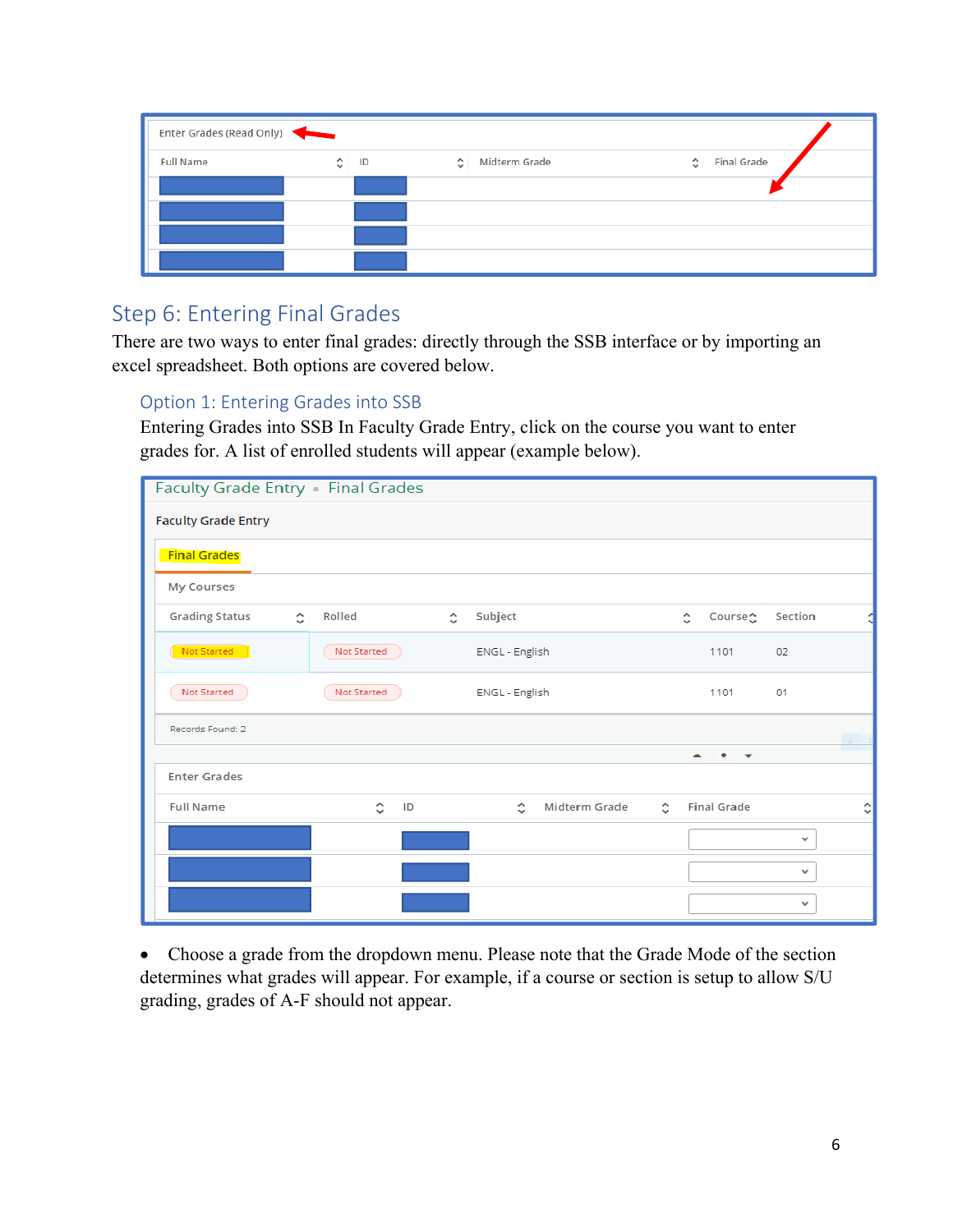

• Select the "SAVE" button. Please note that if you do not make any changes, the 'Save' button will not be green and will not work.



 If you make an error and wish to start over, you can click on the 'Reset' button to clear any grades entered since your last save. Once you click, 'Reset' you will receive a message in the upper right requesting confirmation that you wish to reset. You can Cancel the Reset or click 'Yes' to continue with the reset.

| All unsaved changes will be cleared. Do you<br>want to reset? |        |     |  |  |  |  |
|---------------------------------------------------------------|--------|-----|--|--|--|--|
|                                                               | Cancel | Yes |  |  |  |  |

 If you enter an "I" or a "F" grade, remember that you must enter a last date of attendance within the part of term start and end date before the grade can be successfully saved. The Hours Attended does not need to be completed. If you do not enter a last date of attendance, the below error message will appear when you attempt to Save.



#### Option 2: Importing Grades into SSB

You may import grades by using a template for recording grades in excel. Note: If you do not use a template, the spreadsheet you create must contain columns for Term Code, CRN, student ID, Final Grade, and Last Attend Date (if applicable) in order to be imported.

#### To download a template:

- 1. Go to Faculty Grade Entry within SSB9.
- 3. Select the appropriate course.
- 4. Click the gear icon in the top menu bar and click "Export Template".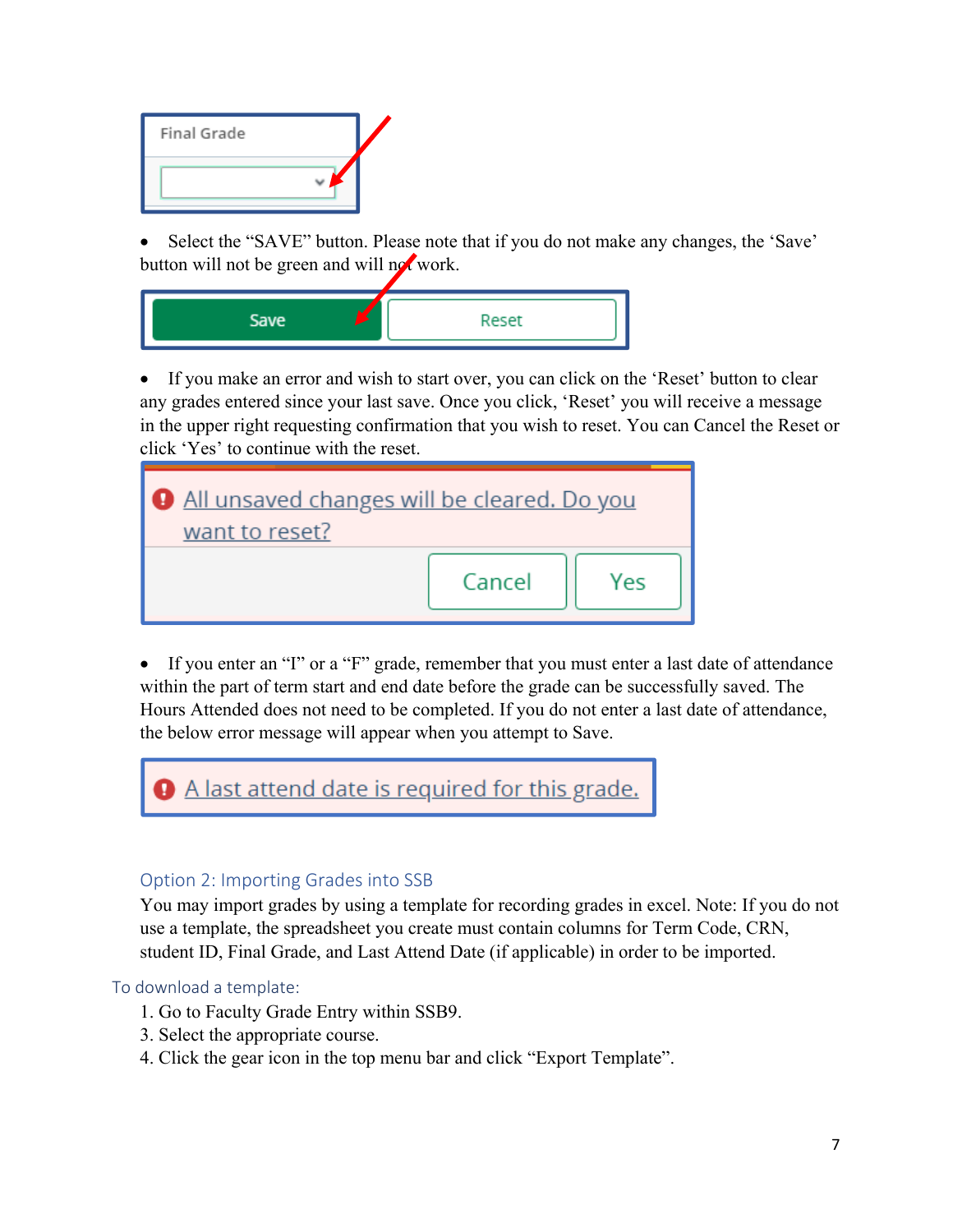| <b>Language Setting</b> |  |
|-------------------------|--|
| About                   |  |
| Keyboard shortcuts      |  |
| Export Template         |  |
| Import                  |  |

You will be asked to export as an .xls or .xlsx file. If you are using a version of excel older than 2007, choose .xls. If you are using a newer version of excel, choose .xlsx and click "Export".

| <b>Export Template</b>                                                     |               |  |
|----------------------------------------------------------------------------|---------------|--|
| Export files as<br>C Excel spreadsheet(.xls)<br>○ Excel spreadsheet(.xlsx) |               |  |
|                                                                            | <b>Export</b> |  |

• The template will be downloaded to your computer and you can save it in a convenient spot for you. You may edit columns H up to and including column L. If you enter an "I" or a "F" grade, remember that you must enter a last date of attendance. Otherwise, the grade will not import. When you are finished entering grades, save the document.

To import grades from a template:

- 1. Go to Faculty Grade Entry within SSB9.
- 3. Select the appropriate course.
- 4. Click the gear icon in the top menu bar and click "Import".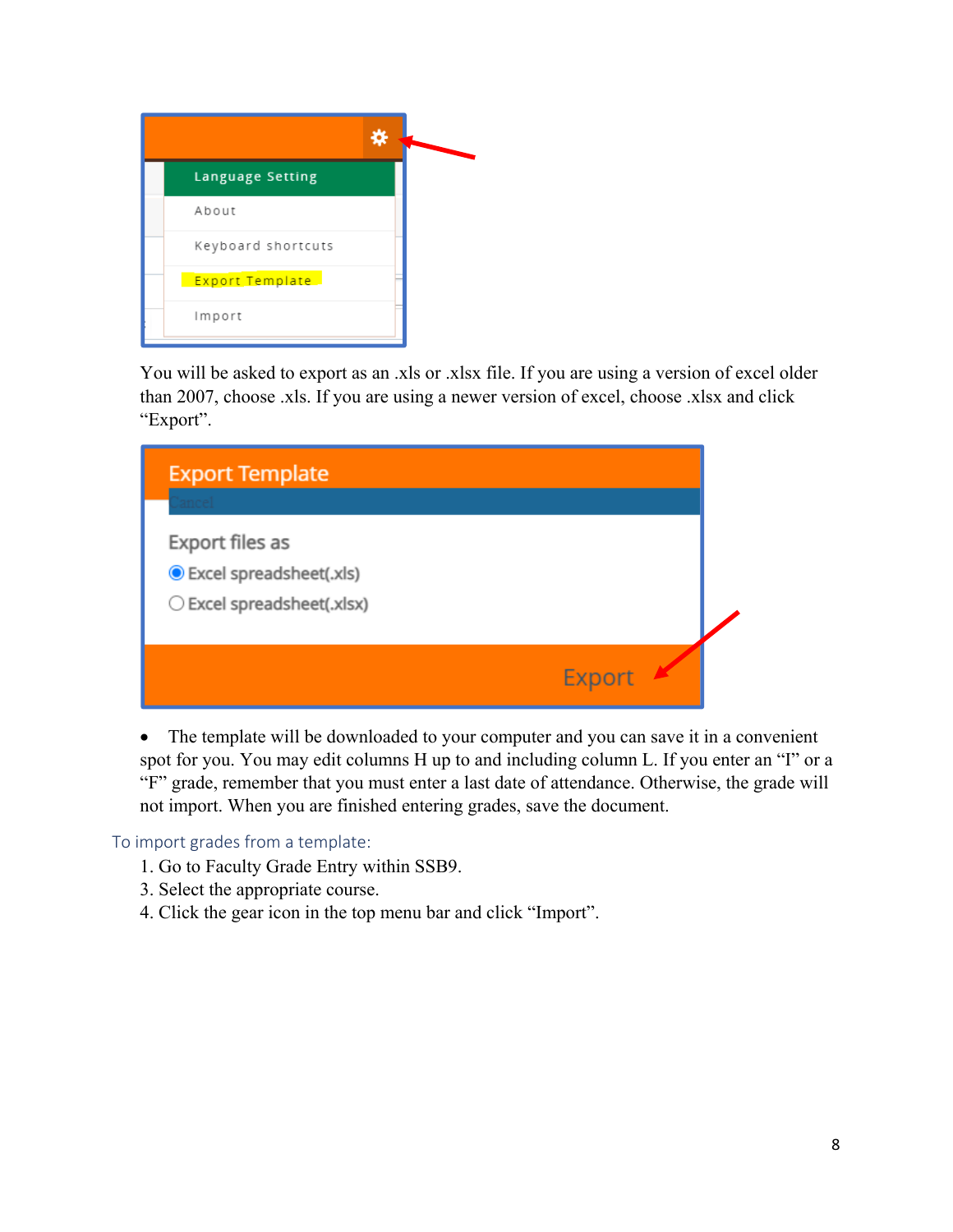| <b>Language Setting</b> |  |
|-------------------------|--|
| About                   |  |
| Keyboard shortcuts      |  |
| Export Template         |  |
| Import                  |  |

A wizard will open to take you through the necessary steps.

**Step 1**: Click into the Browse field to browse your files. Choose the file you want to upload, then click "Upload".

| Import                                                                                       |  |
|----------------------------------------------------------------------------------------------|--|
| Select   (2) Preview   (3) Map   (4) Validate   (5) Finish                                   |  |
| Select a File for Import                                                                     |  |
| You may import a file with faculty grade entry data.                                         |  |
| C:\fakepath\202105_Cri<br><b>Upload</b>                                                      |  |
| Supported file types: Excel Spreadsheet (.xls), Microsoft Excel Open XML Spreadsheet (.xlsx) |  |
| Continue                                                                                     |  |
|                                                                                              |  |

Click Continue to move to Step 2.

**Step 2**: Preview your file.

If not already defaulted to selected, click the box that says "My spreadsheet has headers".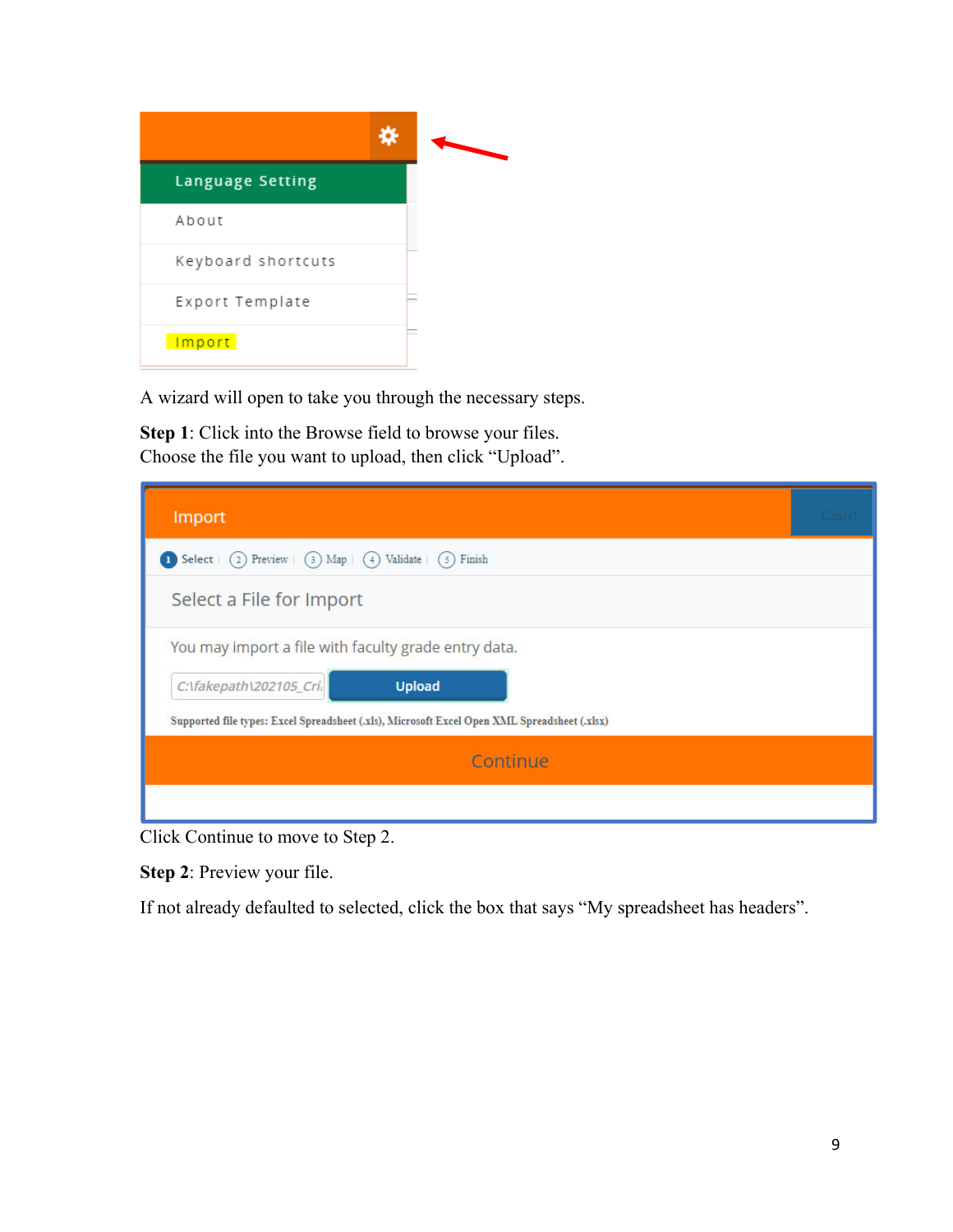| Import                                                                                                                                      |                     |            |                     |               |    |                     |                 |                       |                                 | Cancel |
|---------------------------------------------------------------------------------------------------------------------------------------------|---------------------|------------|---------------------|---------------|----|---------------------|-----------------|-----------------------|---------------------------------|--------|
| 2 Preview $\mid$ (3) Map $\mid$ (4) Validate $\mid$ (5) Finish<br>$(1)$ Select                                                              |                     |            |                     |               |    |                     |                 |                       |                                 |        |
| <b>Preview File</b>                                                                                                                         |                     |            |                     |               |    |                     |                 |                       |                                 |        |
| Check the box if your spreadsheet includes headers. Use the grid to preview the data prior to<br>importing.<br>ØMy Spreadsheet has headers. |                     |            |                     |               |    |                     |                 |                       |                                 |        |
| Row                                                                                                                                         | <b>Term</b><br>Code | <b>CRN</b> | Full<br><b>Name</b> | Student<br>ID |    | Rolled Confidential | Course          | <b>Final</b><br>Grade | Last<br><b>Attended</b><br>Date | A      |
| 1                                                                                                                                           | 202105 50123        |            |                     |               | No | No                  | Criminology   A |                       |                                 |        |
|                                                                                                                                             |                     |            |                     |               |    |                     |                 |                       |                                 |        |
| $\blacktriangleright$                                                                                                                       |                     |            |                     |               |    |                     |                 |                       |                                 |        |
| Go Back                                                                                                                                     |                     |            |                     |               |    | Continue            |                 |                       |                                 |        |

If the file is correct, click "Continue".

If the file is incorrect, click "Go Back" and you will be taken to Step 1.

**Step 3**: Map your fields.

If you have used a template, this step should be automatically complete. If you did not use a template through the export template process, you will need to map the headers using the dropdowns provided.

The green check mark lets you know that field has been mapped.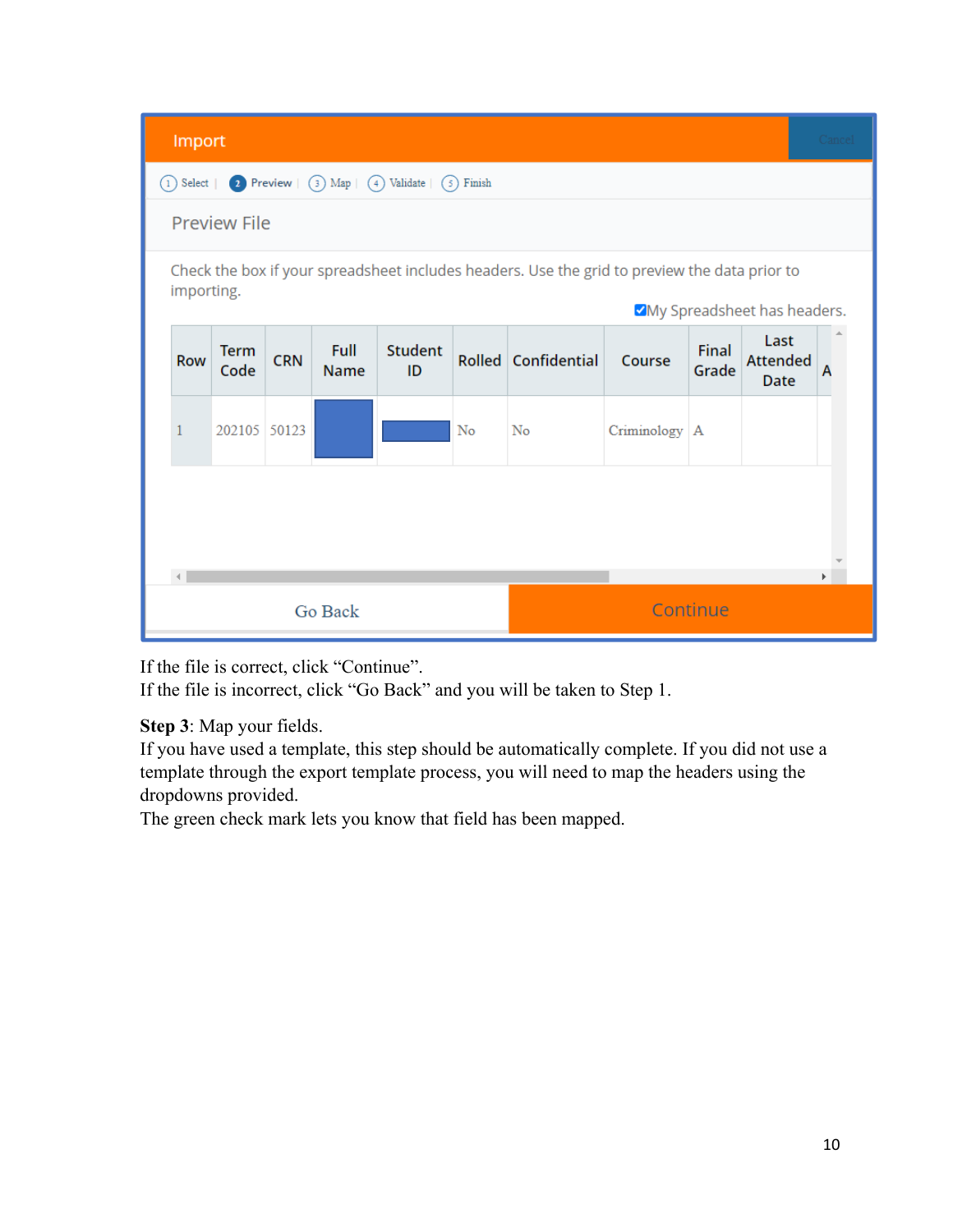| Import     |                                                                                                                                                                                                                                                                                                                       |                |                  |                   |               |              |    |  |  |
|------------|-----------------------------------------------------------------------------------------------------------------------------------------------------------------------------------------------------------------------------------------------------------------------------------------------------------------------|----------------|------------------|-------------------|---------------|--------------|----|--|--|
|            | $(1)$ Select<br>(2) Preview<br>3 Map<br>Validate<br>$(5)$ Finish<br>(4)                                                                                                                                                                                                                                               |                |                  |                   |               |              |    |  |  |
|            | <b>Map Columns</b>                                                                                                                                                                                                                                                                                                    |                |                  |                   |               |              |    |  |  |
|            | Use the drop down lists to map the data from your spreadsheet to the appropriate columns on the<br>Faculty Grade Page.<br>Fields marked with * are required fields. They must be mapped in order to continue the import<br>process.<br>◯ Term Code*<br>$\oslash$ CRN*<br>$\oslash$ Student ID*<br>$\circ$ Final Grade |                |                  |                   |               |              |    |  |  |
|            | ◯ Hours Attended<br>$\oslash$ Incomplete Final Grade $\oslash$ Extension Date<br>(V) Last Attended Date<br>CRN*<br>Map Term Code*<br>Other<br>Student ID*<br>Other<br>Other<br>v<br>v<br>v<br>v<br>v.                                                                                                                 |                |                  |                   |               |              |    |  |  |
| <b>Row</b> | <b>Term Code</b>                                                                                                                                                                                                                                                                                                      | <b>CRN</b>     | <b>Full Name</b> | <b>Student ID</b> | <b>Rolled</b> | Confidential |    |  |  |
| 1          | 202105                                                                                                                                                                                                                                                                                                                | 50123          |                  |                   | No            | No           | C1 |  |  |
|            |                                                                                                                                                                                                                                                                                                                       |                |                  |                   |               |              |    |  |  |
| Þ.         |                                                                                                                                                                                                                                                                                                                       |                |                  |                   |               |              |    |  |  |
|            |                                                                                                                                                                                                                                                                                                                       | <b>Go Back</b> |                  | Continue          |               |              |    |  |  |

**Step 4**: Validate the data.

**If no errors exist you will see the following**: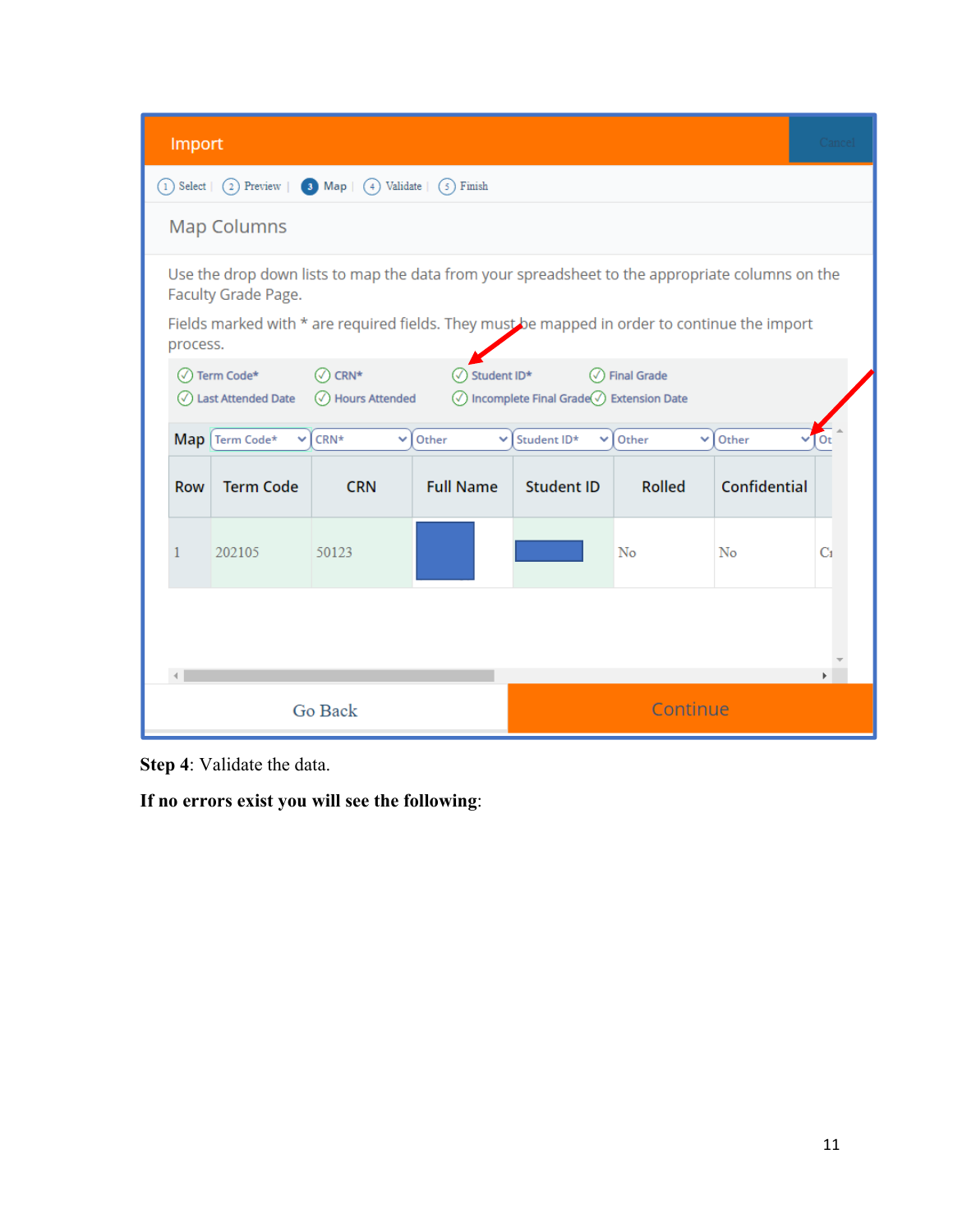

If the records contain errors, you will need to review your original import and data mapping for errors or you may continue to import the correct records then review the final grades for errors. **Coming Soon: (The Current Version does not allow for validation report to download. Latest version with this functionality will be available soon)** 

**Step 5**: Click Finish.

## Step 7: Confirm ALL Grades have been Entered

 Once you have entered your grades, you will want to confirm all grades were successfully entered and saved. After saving your grades entered, scroll to the top of the Final Grades entry page and review the section titled, "My Courses" to confirm successful data submission.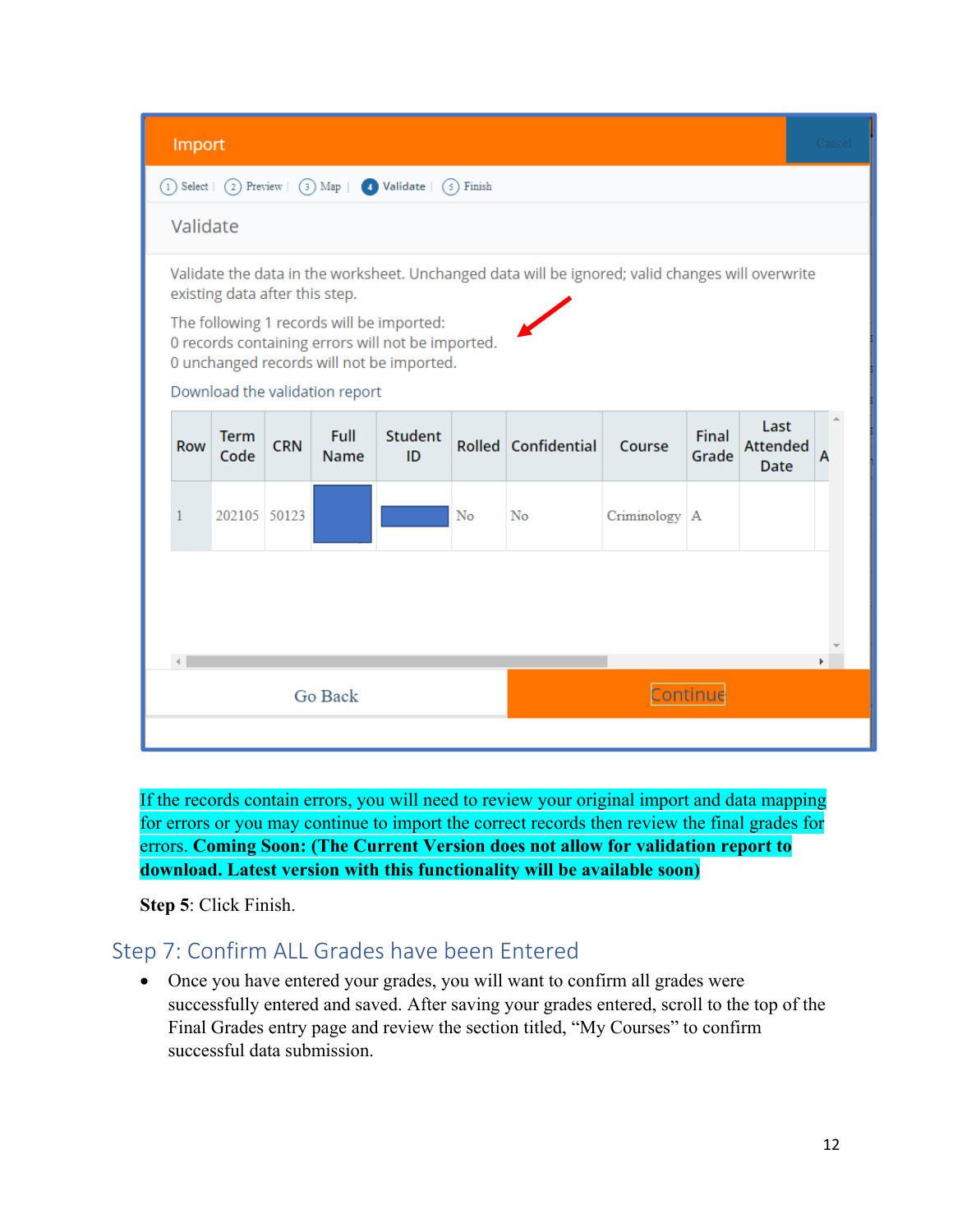If the Grading Status says, "Not Started" or "In Progress" then you are not finished with your grade submission. In the example below, no grades have been entered for ARTS-Visual and Performing Arts, but some grades have been entered for NURS-Nursing.

| <b>UNIVERSITY</b> of<br>" West Georgia |                                         |   |                                   |  |  |  |  |
|----------------------------------------|-----------------------------------------|---|-----------------------------------|--|--|--|--|
|                                        | <b>Faculty Grade Entry Final Grades</b> |   |                                   |  |  |  |  |
| <b>Faculty Grade Entry</b>             |                                         |   |                                   |  |  |  |  |
| <b>Final Grades</b>                    |                                         |   |                                   |  |  |  |  |
| <b>My Courses</b>                      |                                         |   |                                   |  |  |  |  |
| <b>Grading Status</b>                  | <b>Rolled</b><br>≎                      | ≎ | <b>Subject</b>                    |  |  |  |  |
| <b>Not Started</b>                     | <b>Not Started</b>                      |   | ARTS - Visual and Performing Arts |  |  |  |  |
| In Progress                            | <b>Not Started</b>                      |   | <b>NURS - Nursing</b>             |  |  |  |  |

The Grading Status will say "Completed" with a green highlight once all grades have been successfully entered. In the example below, NURS-Nursing has now successfully been entered.

| UNIVERSITY of<br>" West Georgia |                                         |   |                                   |  |  |  |  |
|---------------------------------|-----------------------------------------|---|-----------------------------------|--|--|--|--|
|                                 | <b>Faculty Grade Entry Final Grades</b> |   |                                   |  |  |  |  |
| <b>Faculty Grade Entry</b>      |                                         |   |                                   |  |  |  |  |
| <b>Final Grades</b>             |                                         |   |                                   |  |  |  |  |
| <b>My Courses</b>               |                                         |   |                                   |  |  |  |  |
| <b>Grading Status</b>           | <b>Rolled</b><br>≎                      | ٥ | <b>Subject</b>                    |  |  |  |  |
| <b>Not Started</b>              | <b>Not Started</b>                      |   | ARTS - Visual and Performing Arts |  |  |  |  |
| Completed                       | Not Started                             |   | <b>NURS - Nursing</b>             |  |  |  |  |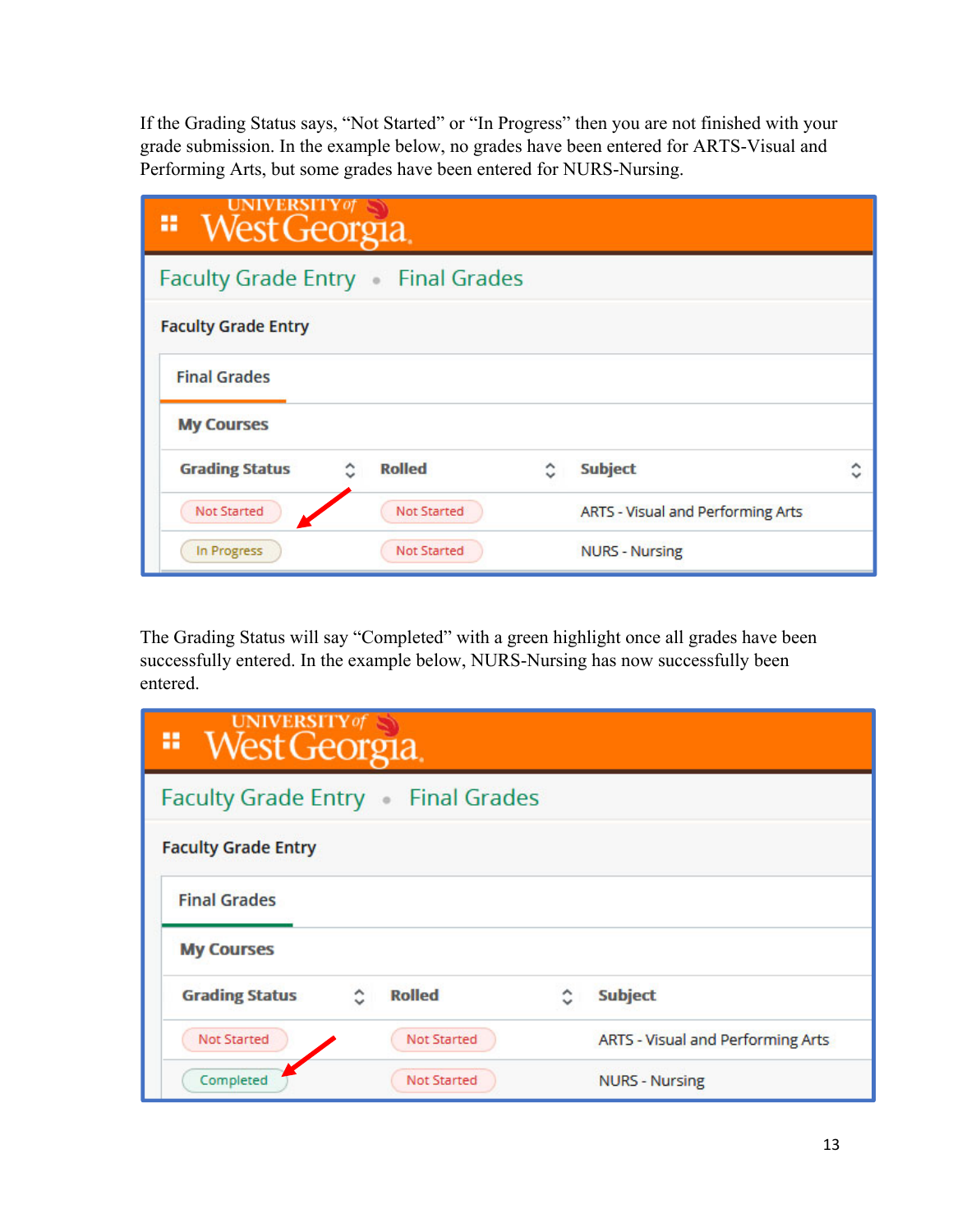## Step 8: Confirm ALL Grades have been Rolled to History

The Office of the Registrar must roll grades to history at the end of each semester. You can now confirm grades have rolled to history by viewing the status in the "Rolled" column. Please note, that once grades roll the Office of the Registrar may still need to update GPAs, academic standing, repeat courses, etc. before students will see their final grades and current academic standing.

| <b>Faculty Grade Entry</b> |             |   |                                   |  |  |
|----------------------------|-------------|---|-----------------------------------|--|--|
| <b>Final Grades</b>        |             |   |                                   |  |  |
| <b>My Courses</b>          |             |   |                                   |  |  |
| <b>Grading Status</b>      | Rolled<br>Ĉ | Ĉ | Subject                           |  |  |
| In Progress                | Not Started |   | <b>ENGL</b> - English             |  |  |
| Not Started                | Not Started |   | ARTS - Visual and Performing Arts |  |  |
| Completed                  | Completed   |   | <b>NURS - Nursing</b>             |  |  |
| In Progress                | Not Started |   | CHEM - Chemistry                  |  |  |
| Not Started                | Not Started |   | CRIM - Criminology                |  |  |

## Step 9: Submit Grade Changes for Prior Term Incomplete Grades

As part of your final grade submission, please submit a Grade Change Form for students that have completed coursework in courses in which an 'I' grade was previously submitted. If grade changes are not submitted by the UWG policy deadline, grades will be updated to a 'F'.

## Step 10: Submit Grade Changes for Grades NOT Submitted by the Final Grade Submission Deadline

Once grades have rolled to history, any grades not submitted or any grades incorrectly submitted will require a Grade Change Form. Please submit all grade changes as soon as possible in order for the Office of the Registrar to process and update student transcripts.

**Reminder: The Registrar's Office is required to report ALL missing grades to the VPAA's Office after the advertised final grade submission deadline.**

**Please send all questions to registrar@westga.edu**